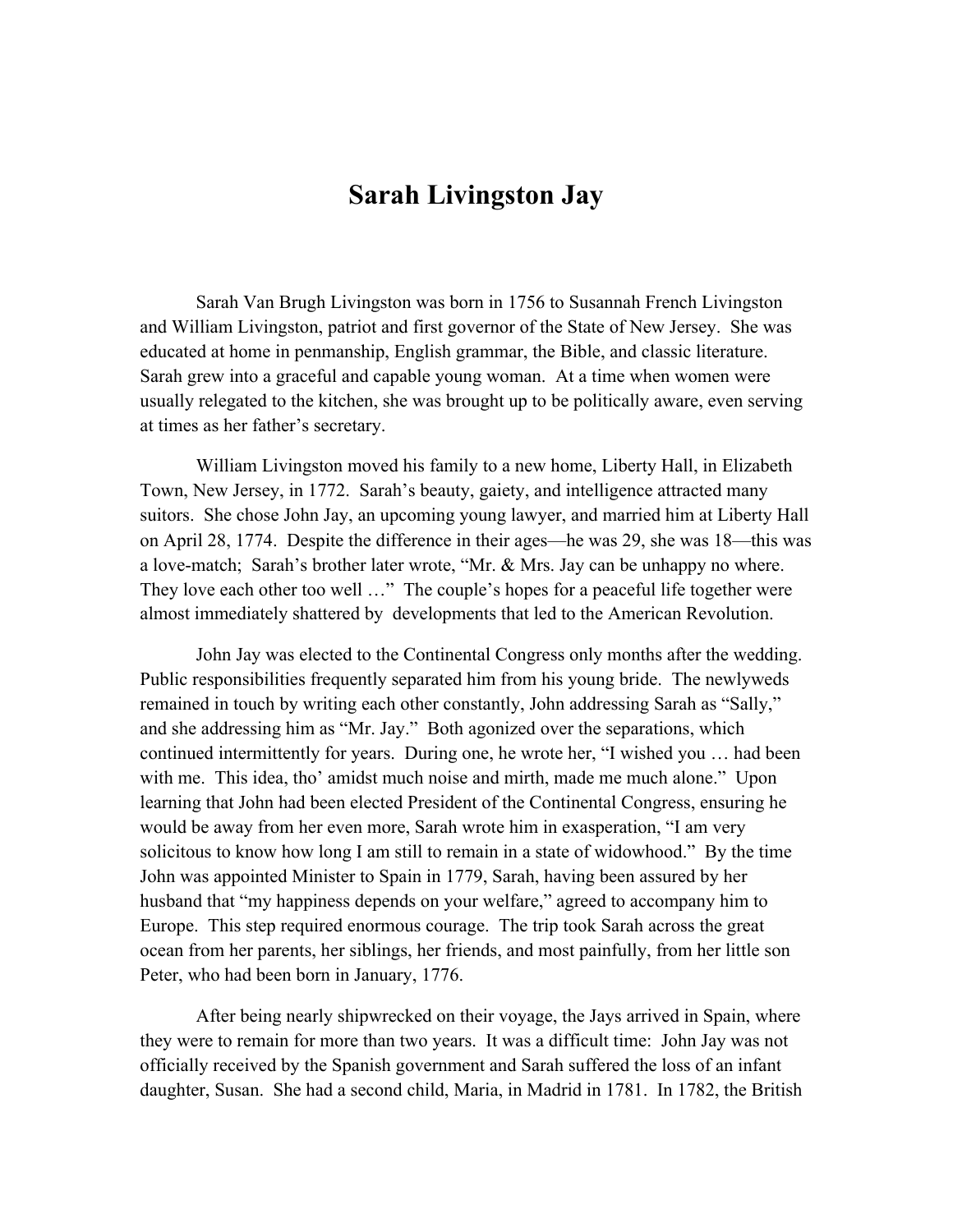were ready to discuss the terms of peace with the Americans. Benjamin Franklin summoned John Jay to Paris to help negotiate a treaty with England, and the Jays gladly left Spain.

In France, Sarah came into her own. She had another daughter, Ann, and was happy in a circle of friends that included Franklin and the Marquis de Lafayette and his wife Adrienne. She attended concerts and the theater, witnessed the first balloon ascent over Paris, and met many of the most notable people of the day. A glimpse of the Jays' social life can be seen in a letter Sarah wrote John while he was temporarily away: "The other evening at Passy, he (Benjamin Franklin) produced several pieces of steel, the one he supposed you at Chaillot, which being placed near another piece which was to represent me, it was attracted by that and presently united, but when drawn off from me and nearer another piece which the Doctor called an English Lady, behold! the same effect! The company enjoyed it much and urged me to revenge, but all could not shake my confidence in my beloved friend."

In 1783, the Treaty of Paris was signed, ending the Revolutionary War. The Jays returned to New York in 1784, learning upon their arrival that John had been appointed U.S. Secretary for Foreign Affairs. As the wife of the nation's chief diplomat, Sarah put on elegant dinners for government and foreign dignitaries nearly every week. Drawing upon her European experience as well as her instinctive charm, she quickly came to be regarded as New York's most glamorous hostess.

Her greatest passion, however, remained her family. She was as devoted a daughter and mother as she was a wife. While separated from her parents in Europe, she had written her sister, "I had the pleasure of receiving a letter from Mama the other day that was dated in April—I've often experienced the truth of an observation I've heard from her that Children rarely know the extent of their obligations to their parents until they become parents themselves;  $&$  I'm sure I am more sensible than ever of what I owe to mine, since by being by my distance from them depriv'd of their advice, & sometimes when most necessary, of their consolation; I have learnt the real value of those blessings …" Of her young children she wrote, "As to my little Prattlers, I had rather hear the music of their tender voices than the united melody of all the birds in the country."

In 1794, President Washington sent John, now Chief Justice of the Supreme Court, to London to negotiate a treaty with the British. Sarah remained behind to care for their youngest children, who now included William (born 1789) and Sarah Louisa (born 1792). In John's absence, she also managed the family's domestic affairs, overseeing the purchase and sale of stocks and of land, directing improvements at their property at Bedford, New York, and keeping informed about the political scene.